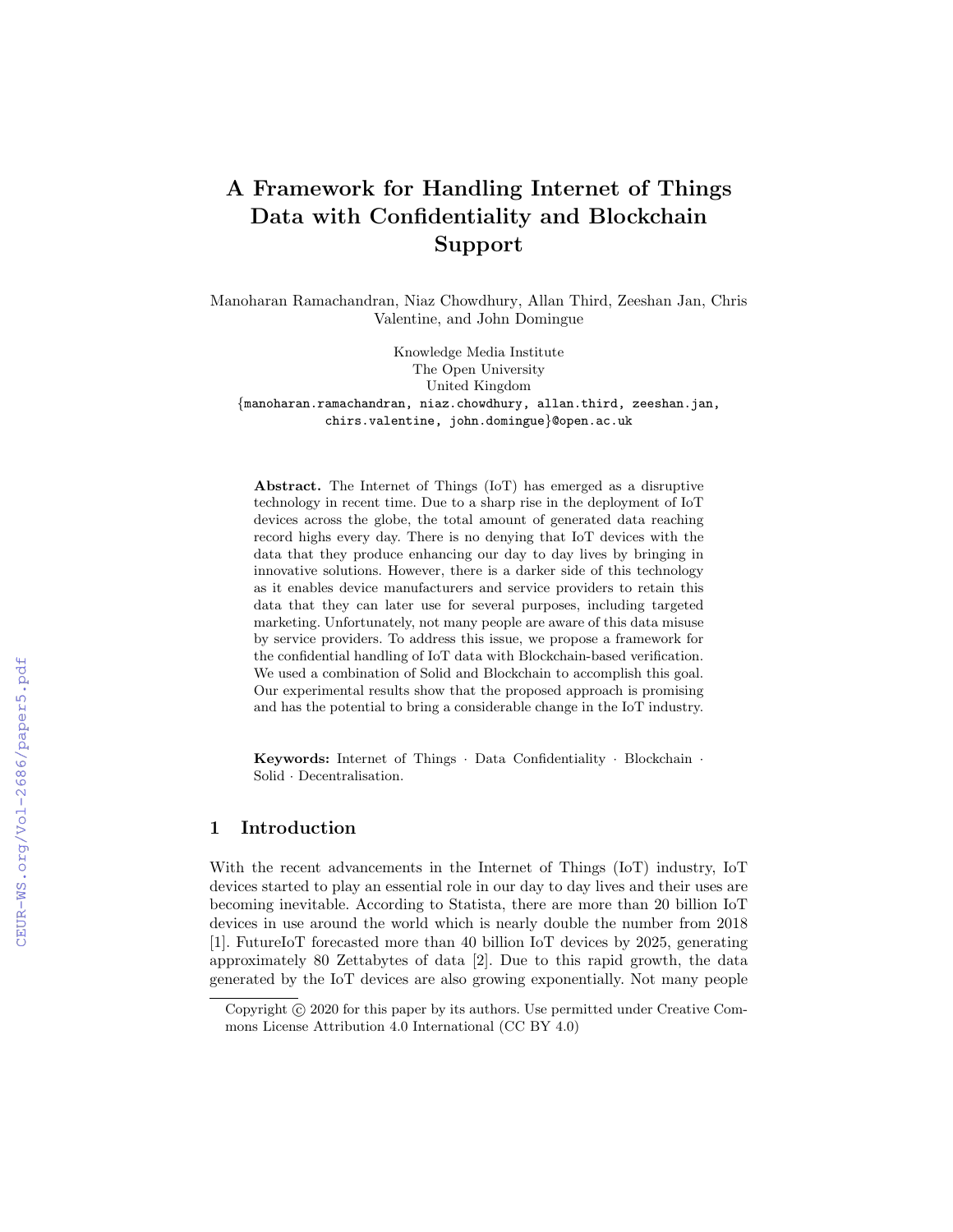are aware that most IoT device manufacturers can use the data generated by devices for analytical purposes. This information usually remains buried in the terms and conditions which most people agree without reading it [3]. Because of this negligence by the people, IoT device manufacturers take control of the data with users' consent. As devices produce a considerable amount of data, it seems as good as a gold mine for IoT device manufacturers to capture the data and use it for different purposes, including targeted marketing.

This problem mostly exists because the manufacturers provide the software that interfaces with IoT devices and collects data from the devices to store them in their cloud. Users can view these data using a panel, where the analytics provides them with charts and aggregated information. Even though the analysis carried out by IoT interface software provides useful and insightful information to the users, it paves the path for manufacturers to use the data for their benefits. There is also a monopoly in the IoT industry where most of the devices are manufactured and controlled by top companies including Google, Microsoft, Amazon, Cisco and ARM [4]. As they provide sophisticated tools and analytical solutions, the demand for the IoT devices from top manufacturers is always high, giving them access to a massive amount of data every year.

To solve this problem, we propose a framework for handling IoT data with confidentiality and Blockchain support. Generally, IoT devices send their data where service providers want them to go. This practice helps the providers controlling the data by hosting them at locations of their choice. Our framework aims to break this convention by separating data from the providers. We make this separation possible using Social Linked Data (Solid). It is a Linked Databased storage service that can be hosted and maintained by the users [5]. Solid is created by the inventor of the World Wide Web Sir Tim-Berners Lee to give control and ownership of data back to the users [6]. We also provide Blockchainbased verification to prove the integrity of the data stored in Solid Pods.

The remaining of the paper are structured as follow: Section 2 presents the literature review on IoT data handling techniques and problems; Section 3 explains the proposed framework; Section 4 describes its implementations, and finally, Section 5 demonstrates the evaluation of the framework with existing works before the paper concludes in Section 6 with a summary.

# 2 Literature Review

Data confidentiality and privacy of IoT data are areas of research which received a lot of attention from the research community in the last decade. Various surveys have been carried out focusing on the methods for improving security, privacy and confidentiality of such data. Most of the existing research, however, concentrate on the threats that can come from external sources to compromise the data. Recent reviews about IoT data confidentiality show that there is only a limited number of studies that evaluated IoT devices, protocols and applications

Copyright (c) 2020 for this paper by its authors. Use permitted under Creative Commons License Attribution 4.0 International (CC BY 4.0)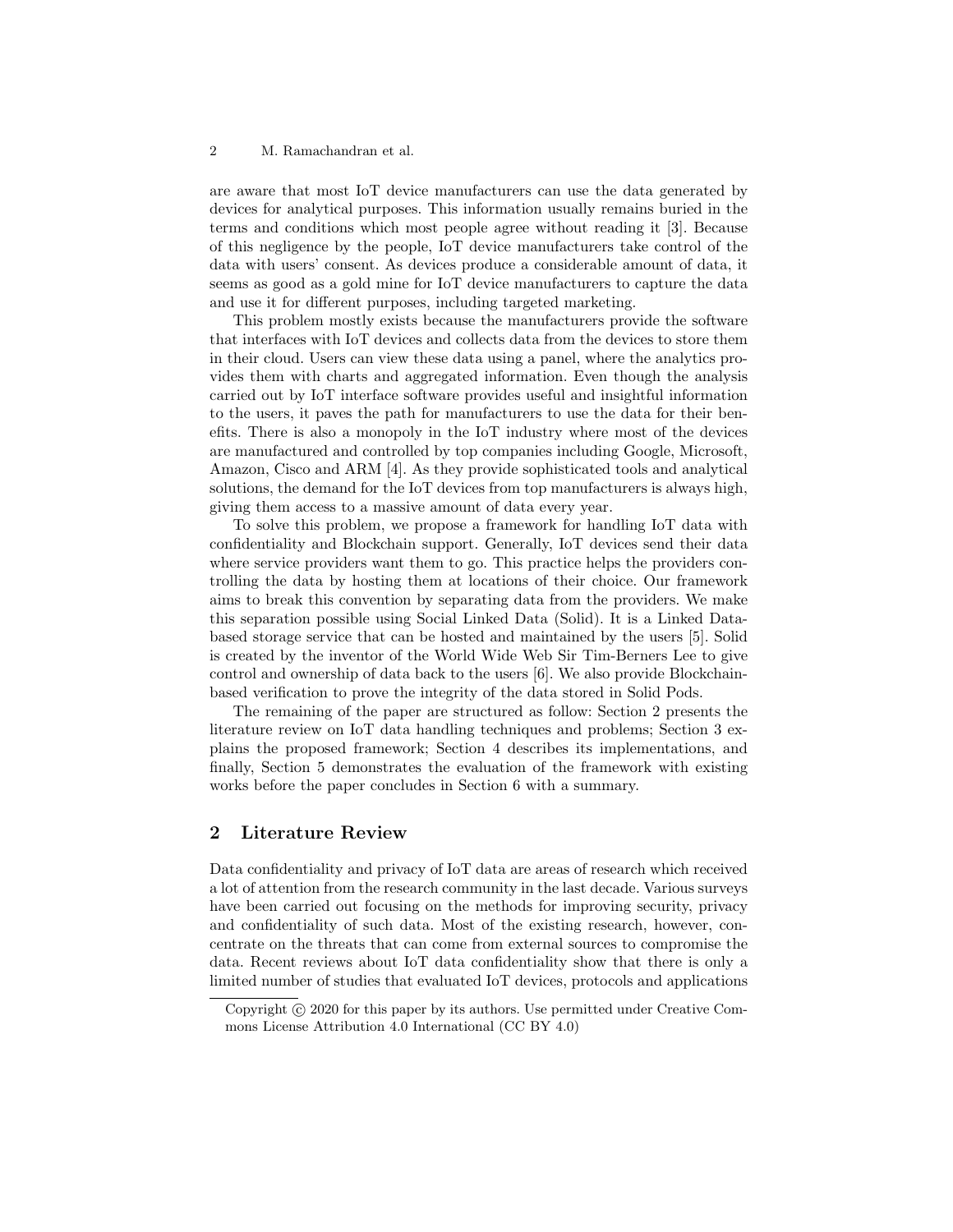from a security point of view where specific characteristics like manufacturers and deployment contexts are discussed [7]. Instead, the foci are primarily on the security issues between the IoT layers [8], and there exists no framework or model to secure data from manufacturers [9]. On that note, it is worth mentioning that IoT systems generally do not have a standardised layered architecture, but most manufacturers follow a convention of dividing the functionalities into four laters: Sensing Layer, Network Layer, Middleware Layer and Application Layer [7]. As our work focuses on data confidentiality, we concentrate on the Middleware Layer.

IoT Data Handling with Confidentiality: Wang et al. [10] proposed a secure cloud-assisted IoT data managing method. It confidentially keeps the collected IoT data and shares with entities upon users' consent. A proxy reencryption scheme enables the technique to secure the data by resisting all external and internal attacks. Confidential data collection, storage and access are three main components of this work. It makes IoT devices encrypt data and send to the cloud server where data resides in an encrypted format and can only be decrypted by the user during the confidential data access. Although this method looks reliable for providing data confidentiality, only Intra-IoT devices can use it because of the encrypted nature of the data. Furthermore, there is an encryption overload at the IoT device side which limits the amount of data allowed to handle at a given time.

The time latency and performance degradation in the previous method might not be suitable for the IoT setup that handles real-time data because time and performance play a key role in real-time IoT systems. To solve this problem, AI-Turjman et al. [11] proposed an agile framework that uses elliptic curve cryptography to enable confidentiality, authentication and integrity while collecting the data from the IoT devices. This method sends raw data from the sensor nodes to a traffic monitoring firewall where the data is checked for its source and encrypted. An online intrusion detection service checks the incoming encrypted data and sends it to a private cloud service where the encrypted data is stored. Based on the request, the data is decrypted and read by the user. Though this technique solves the latency and performance problems by removing the load from IoT sensors and employing separate service for encryption/decryption tasks, the costs of maintaining independent services are expensive. Besides, there is no mechanism authorise applications to access the data in the cloud server.

Kavin et al. [12] proposed a cloud storage mechanism based on the Chinese Remainder Theorem (CRT) in which the IoT data is encrypted and stored in a cloud server for preserving the confidentiality of the data. The method collects data from the source and encrypts using a novel encryption technique proposed by the authors and decrypts based on user request. The problem with this approach is that the algorithms are quite resource-intensive and not suitable for IoT applications as they can place a significant toll on the IoT devices in terms of processing power. Authors stated that a lighter version of the algorithm is in

Copyright  $\odot$  2020 for this paper by its authors. Use permitted under Creative Commons License Attribution 4.0 International (CC BY 4.0)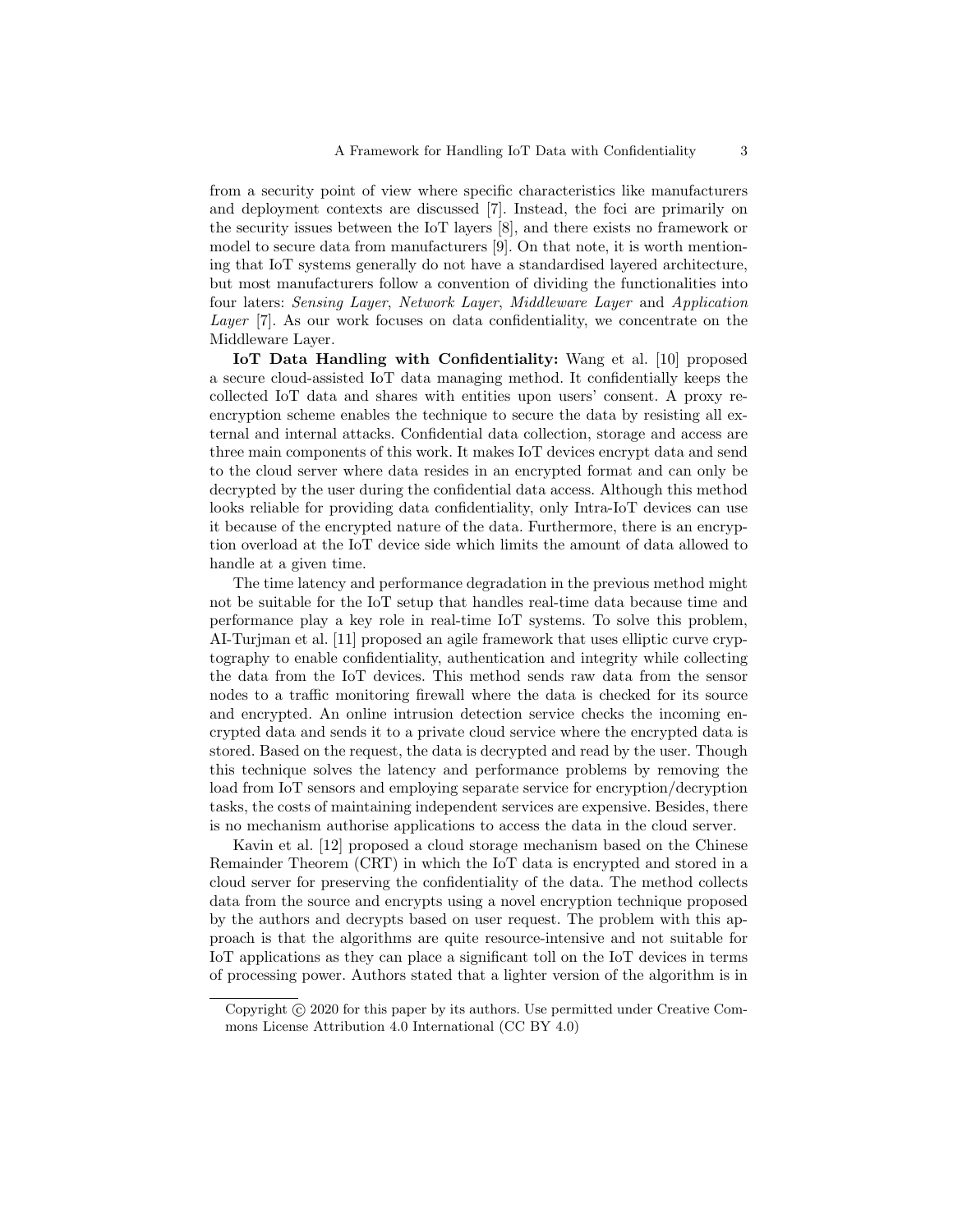the works. This method does not support user-controlled data sharing, and the IoT data resides in a central server potentially controlled by the service provider.

IoT and Blockchain: Recent advancements in Blockchain technology attracted researchers from various domains, including IoT. Compared to encrypted data stored on a cloud server, encrypted data coupled with Blockchain-based verification provide robust data integrity. Liu et al. [13] proposed a Blockchain-based data integrity service framework to eliminate third-party auditors validating IoT data between owners and consumers by storing them on the Blockchain in the form of smart contracts (a piece of self-executable codes that executes when specific criteria fulfil [16]). The main drawback of this work is that data stays on third-party machines with a lack of appropriate users' authorisation for sharing. Javaid et al. [14] proposed a Blockchain-based data integrity and provenance framework for IoT environments. It utilises a combination of physically unclonable functions and an Ethereum Blockchain with smart contract features for providing key functionalities. There are two notable shortcomings in this work: Storing raw data directly on an Ethereum Blockchain introduces scalability issues while frequent access to a public distributed ledger by the IoT devices would generate expensive bills.

More recently, Baqa et al. [15] proposed a new framework called semantic smart contracts for Blockchain-based IoT services, which enables the indexing and invoking smart contracts on Ethereum Blockchain via URIs. It converts IoT data to Linked Data using a relevant ontology and stores triples on the Blockchain. The framework enables data seekers using domain-specific semantic queries on Blockchain to retrieve the IoT data. Nevertheless, despite this approach introducing innovations to the IoT ecosystem, confidentiality issues of the data are overlooked. As can be seen from the literature, most of the existing works focused on the authentication and privacy perspective of the IoT data; there is a clear need for a solution to address the growing data exploitation problem.

#### 3 Proposed Framework

This section describes our proposed framework in detail. The basic idea of the framework is to store the data generated from an IoT device in a Solid pod for increased confidentiality and a hash of the data on a Blockchain for validation purposes. Through the Solid pod authentication mechanism (Solid auth client), any third-party application can be granted with access to the IoT data in the Solid pod and can also verify the authenticity of the data by cross-checking the hash of the data on the Blockchain.

Figure 1 shows an overview of our framework. Data from any IoT devices can be stored in a Solid pod and depending on the type of an IoT device, how the IoT data stored on Solid pod might differ. For example, if an IoT device can run a node service (e.g. Raspberry Pi 4), it can directly communicate with

Copyright (c) 2020 for this paper by its authors. Use permitted under Creative Commons License Attribution 4.0 International (CC BY 4.0)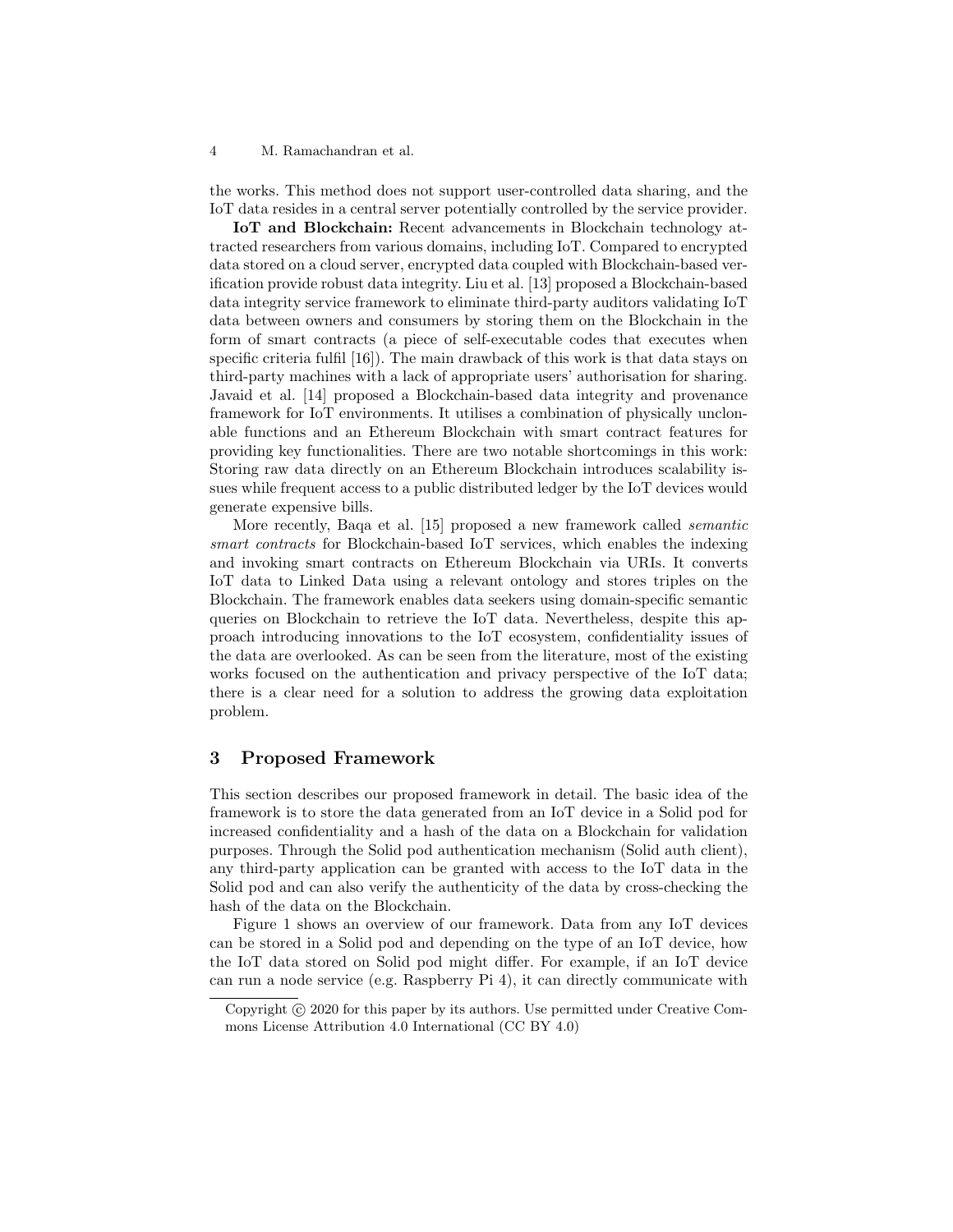

Fig. 1. Proposed framework for handling IoT data with confidentiality

the Solid pod and Blockchain. Else, it requires an external service where the data can be passed, and then the service communicates with the pod and the Blockchain. Also, the IoT data stored in the Solid pod can be converted into Resource Description Format (RDF) based on IoT ontologies so that the thirdparty applications can query the data directly using SPARQL when given access. At the same time, the data from the IoT device can also be hashed and stored on the Blockchain for verification purposes.

For a better understanding of the framework, we have mathematically modelled it using equations 1 – 5. In Equation 1,  $If_{1-n}$  represents the IoT data files  $IoTFile<sub>n</sub>$  from 1 to n received from an IoT device where n represents the total number of files.

$$
If_{1-n} = IoTFile_1|IoTFile_2|...|IoTFile_n
$$
\n
$$
(1)
$$

In Equation 2,  $IONf_{1-n}$  represents the IoT data files converted to RDF format based on a particular Ontology  $(ONT)$  related to the type of IoT data. Equation 3 and 4 represent hashing of IoT data files, while Equation 5 represents verification of the hash files.

$$
IONf_{1-n} = ONT(if_1)|ONT(if_2)|....|ONT(if_n)
$$
\n
$$
(2)
$$

In Equation 3,  $Bhash_{1-n}$  represents the hash pairs  $\{al(If_n), al(IONf_n)\}\$  of IoT data files stored in a Solid pod ranging from 1 to  $n$  that are then put on the Blockchain. Here,  $al(If_n)$  represents the hash of the source IoT data file and  $al(IONf_n)$  represents the hash of the same file converted to RDF format using respective ontology where n is the total number of files, and al represents the hashing algorithm used to hash the files.

Copyright  $\odot$  2020 for this paper by its authors. Use permitted under Creative Commons License Attribution 4.0 International (CC BY 4.0)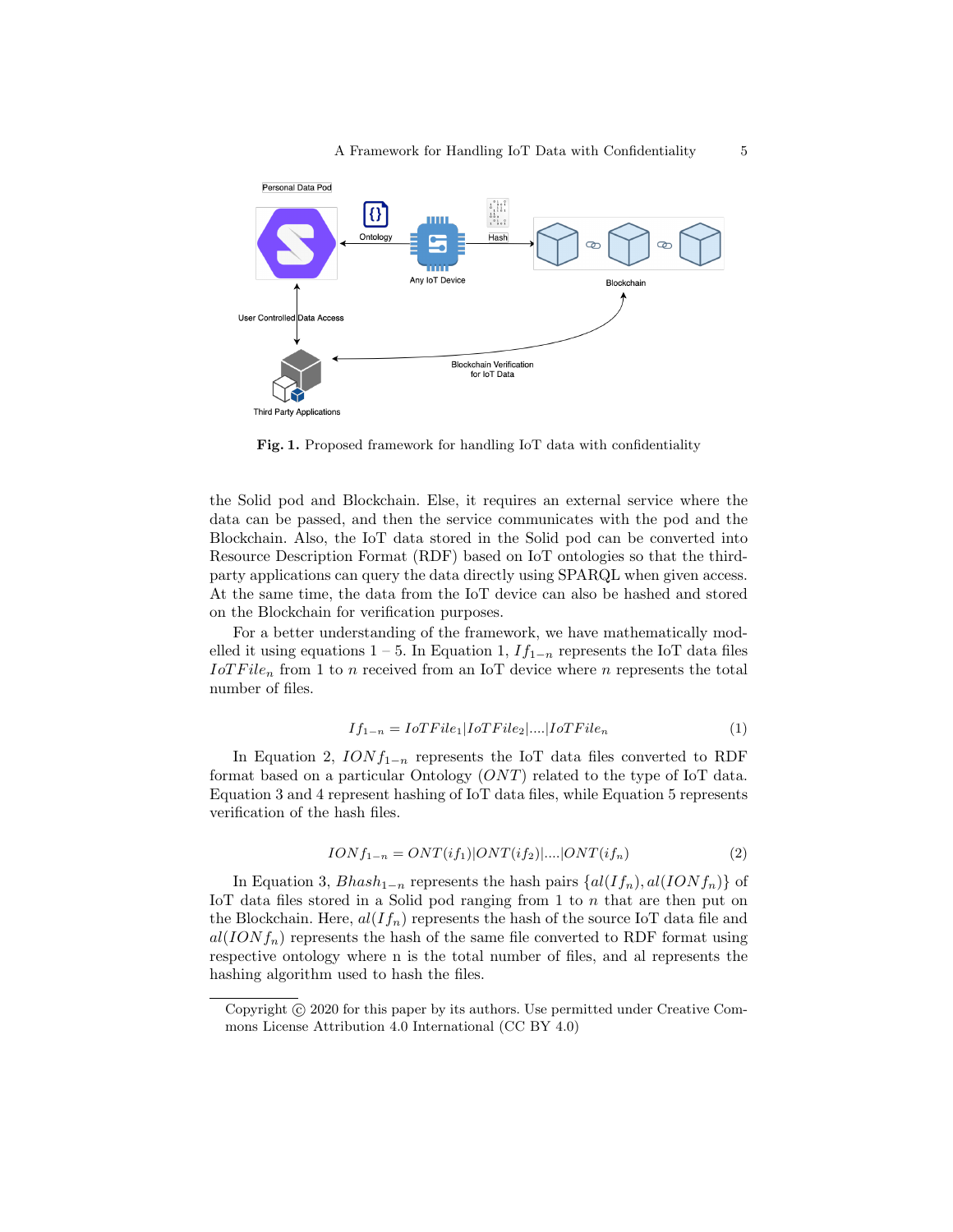$$
Bhash_{1-n} = \{al(If_1), al(IONf_1)\} | \{al(If_2), al(IONf_2)\} |...| \{al(If_n), al(IONf_n)\} \tag{3}
$$

Similar to Equation 3, in Equation 4,  $Phash_{1-n}$  represents the hash pairs of the IoT data files stored in the Solid pod that requires verification. The pod-stored files are hashed by any user authorised third-party applications and compare them with the Blockchain-stored hash pairs to verify its authenticity.  $Verify_{1-n}$  in Equation 5 is a boolean variable representing the verification of the pod-stored files in which the hash pairs of the pod-stored files  $Phash_{1-n}$  are compared with the Blockchain-stored hash pairs  $Bhash_{1-n}$ .

 $Phash_{1-n} = \{al(If_1),al(IONf_1)\}|\{al(If_2),al(IONf_2)\}...|\{al(If_n),al(IONf_n)\}$  (4)

$$
Verify_{1-n} = comp_{1-n}(Bhash_{1-n}, Phash_{1-n})
$$
\n
$$
(5)
$$

## 4 Implementation and Testing

To implement and test our framework, we chose the fitness domain as it has various areas in which the manufacturers can easily use sensitive data. For example, a basic fitness tracker which can track footsteps and heart rate can be a huge source of data for a tracker manufacturer as the steps can be used to determine the physical activities of a particular person and heart rate data can aid in the identification of abnormal heart condition. These data may not appear significant, but once put into context, they become valuable. For example, the footsteps activity is a good source of data for sports shoe companies to do targeted marketing, while heart rate can be useful data for pharmaceutical companies. People who use fitness trackers should not be surprised to see advertisements related to their interest when they surf online as their fitness device can be revealing their personal information to different companies who sell relevant products.

Interestingly, most people do not read the terms and conditions specified in the fitness tracker where top manufacturers specify the information related to data capture, storage and sharing [3]. They take advantage of this oversight of the users and state that generated data will be manufacturers property, or they can share it with third parties [17]. Our proposed framework has the potential to give a perfect solution to this data exploitation problem. We have used exported dataset from a Xiaomi Mi Smart Band 4 (MiBand4) fitness tracker [21] and an open-source android application to demonstrate how users can keep the fitness data collected from a tracker under their control with blockchain-based verification [18].

Figure 2 shows the entire implementation of the proposed framework in the fitness domain. All the processes involved in this framework and shown in the mentioned figure are then explained in the following subsections.

Copyright  $\odot$  2020 for this paper by its authors. Use permitted under Creative Commons License Attribution 4.0 International (CC BY 4.0)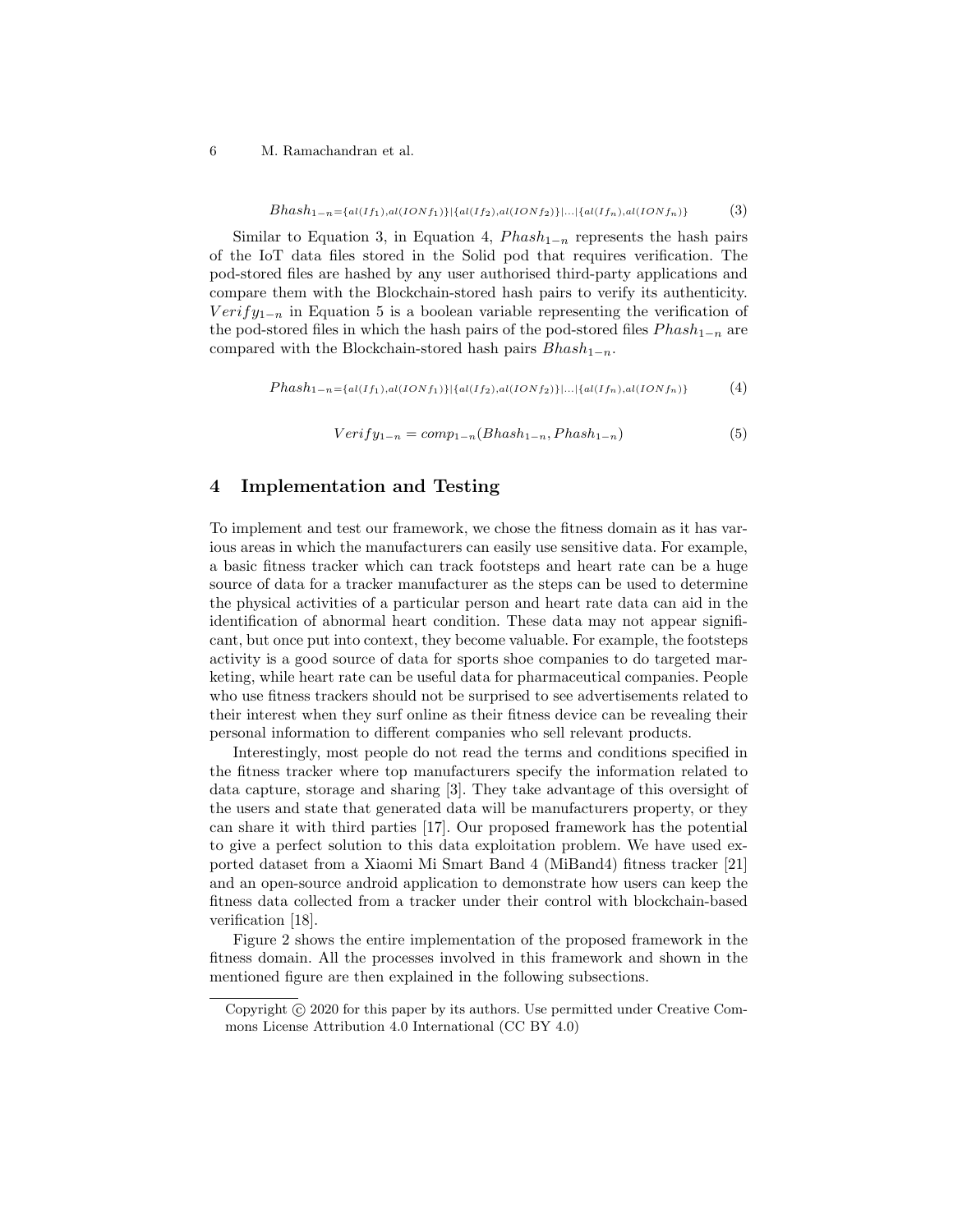

Fig. 2. Implementation of the proposed framework in fitness domain

Data Collection: Initially, the data needs to be collected from the fitness tracker using a mobile application. Most fitness trackers can only communicate through a medium such as a mobile application service that pairs with the fitness tracker and synchronizes the data from the tracker to a local mobile database. Our implementation exported the data set from MiBand4 in the form of CSV file and converted it to sqlite3 database file used with an open-source mobile application called GadgetBridge. We then again converted the data into a suitable format that mobile applications can use. To be precise, the sqlite3 file is imported into the GadgetBridge mobile application via a backup-restore option. We have created our own set of APIs using a Node.js express service through which the mobile application can post the sqlite3 file to the service. We have also modified the backup option in the GadgetBridge mobile application in a way that it can talk to our APIs. When the backup option is selected in the mobile application, the fitness data in sqlite3 format sent to the server in the form of a multipart POST request using retrofit where the data can be further processed [19]. The sqlite3 file has four fields, *timestamp*, *user\_id*, *steps* and *heart\_rate*. While some applications may contain JSON databases which do not require conversion, we used one that requires processing to demonstrate the necessary steps for con-

Copyright (c) 2020 for this paper by its authors. Use permitted under Creative Commons License Attribution 4.0 International (CC BY 4.0)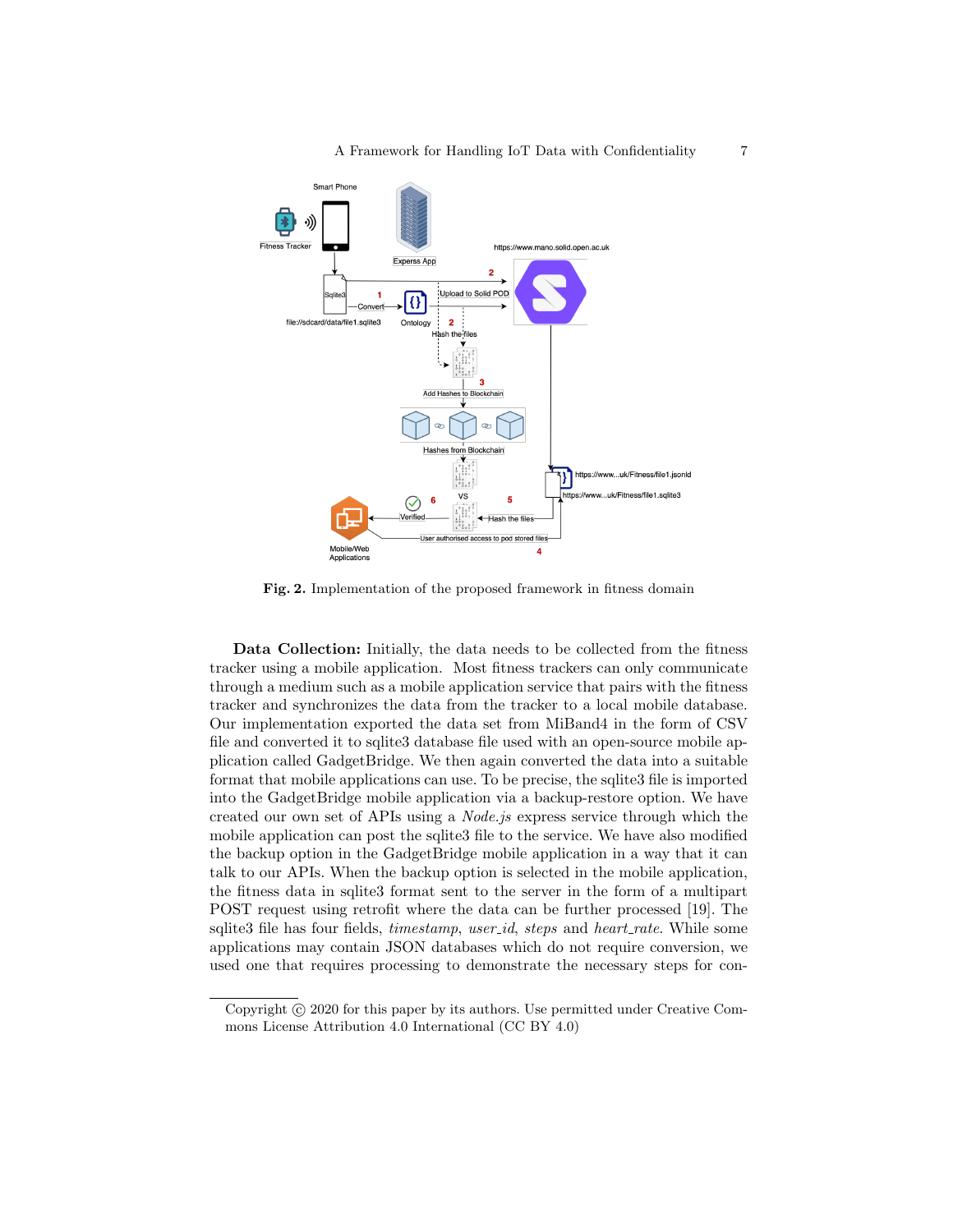verting the sqlite3 to JSON before annotating it with a suitable ontology and making it a JSON-LD file.

Processing: Once the express service receives the sqlite3 file, we generate a JSON version with ontology headers. This JSON file contains three sets representing three rows from the source file in the form of key-value pairs. We also convert the data and time into ISO 8601 standard for maximal compatibility [20]. The JSON file is then annotated with the "Fitness Tracking Vocabulary for Semantic Web-based IoT devices" which is an IoT fitness tracking ontology described in [22]. The JSON-LD files are created based on a 1:1 ratio concerning the source files. As we have one source file, one equivalent JSON-LD file gets created as shown in Figure 3.

```
\left\{ \right. \boxminus"@context":{⊟
    context":{□<br>"TIMESTAMP":"http://purl.org/ifo#dateTimeStam<br>"USER_ID":"https://schema.org/identifier",<br>"STEPS":"http://purl.org/ifo#Steps",<br>"HEART_RATE":"http://purl.org/ifo#HeartRate",<br>"readings":" http://purl.org/ifo"
                        :"http://purl.org/ifo#dateTimeStamp"
},<br>"readings":[ ⊟
    "USER_ID":5678765,
          "STEPS" -2454"HEART RATE":98
     \{ \boxminus"TIMESTAMP":20200306T131644Z
          "USER_ID":5678765,
          "STEPS" - 2512
          "HEART_RATE":90
      \overline{\Theta}"TIMESTAMP":20200306T131721Z
          "USER_ID":5678765,
          "STEPS" -2524"HEART_RATE":92
\mathbf{I}\rightarrow
```
Fig. 3. JSON-LD file annotated with 'IoT Fitness Tracking Ontology'

Verification Both the source file (sqlite3) and its JSON-LD file are hashed using the MD5 hashing algorithm [20], thereby creating two separate hashes for these two files. By applying the hash values in Equation 3, we obtain the  $Bhash_1$ . The source file and the JSON-LD file are then uploaded to a user's solid pod, and at the same time, both the hashes are inserted into the Blockchain. We used OpenBlockchain, which is private Ethereum Blockchain with proof of authority consensus algorithm. The verification process begins with applying the pod stored file hashes in Equation 4, giving us the  $Phash_1$ . We then apply the Bhash<sub>1</sub> and the Phash<sub>1</sub> values in Equation 5. As the process ends,  $Verify_1$ 

Copyright  $\odot$  2020 for this paper by its authors. Use permitted under Creative Commons License Attribution 4.0 International (CC BY 4.0)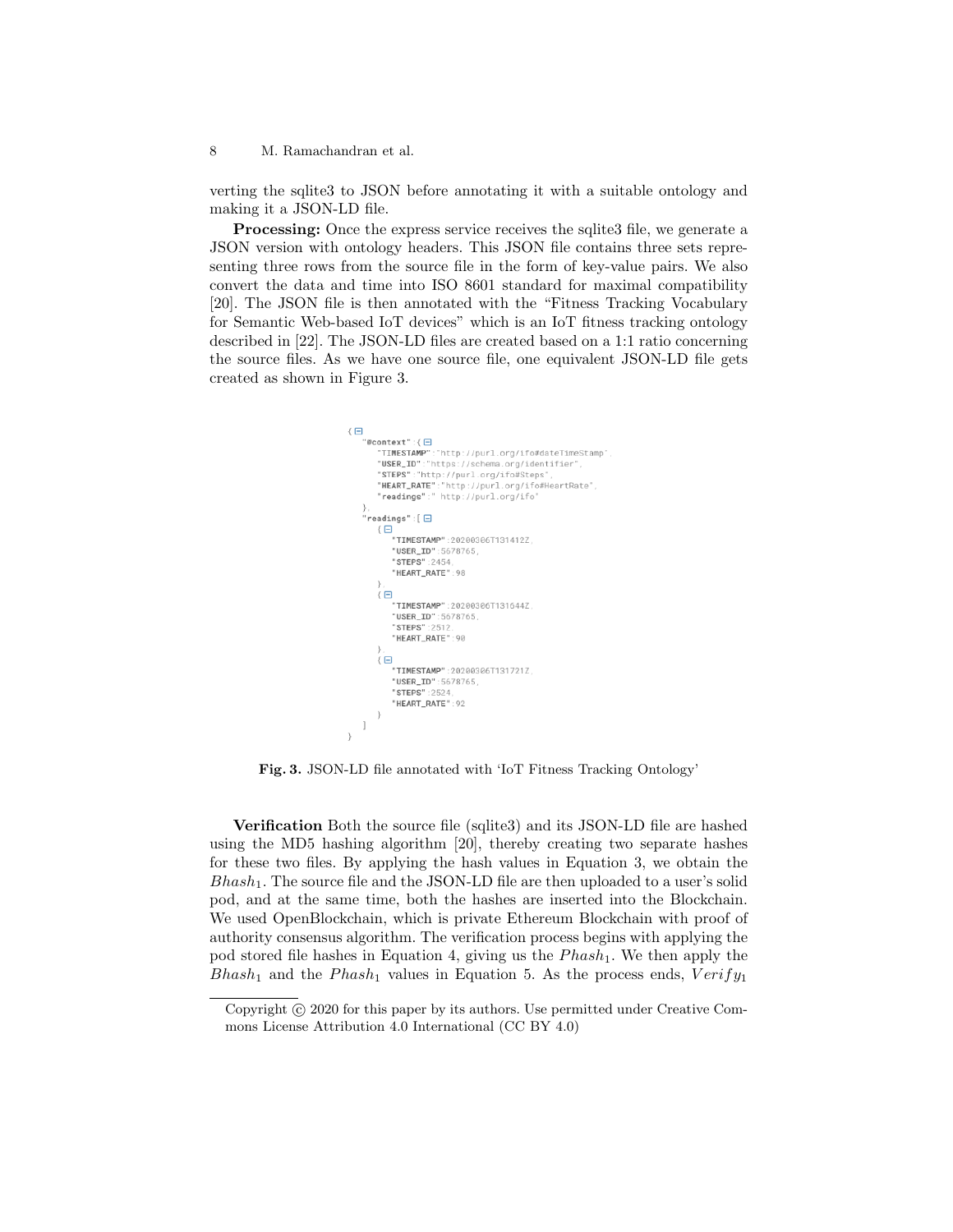returns a value of 1 if both the Blockchain stored hashes and pod stored file hashes match, otherwise 0.

If the user wishes to use the data directly from the Solid pod through URIs, then the user can wipe the local data from the mobile phone, and the mobile application can directly run the SPARQL queries on the Solid pod to view the analysis of the user's fitness data. As the fitness data resides in the Solid pod of the user, the user can have full control over the data with Blockchain support and can grant access to any third-party applications on-demand basis to access the data and revoke the access at any point of time.

#### 5 Evaluation

Our proposed framework aims to combine the best data confidentiality practices and new technologies to provide a comprehensive solution for the fast-growing data exploitation by the IoT device manufacturers and service providers. There are several existing works which tried to address the confidentiality, privacy and integrity of IoT data. We have listed the most recent and appropriate ones in Table 1, along with the evaluation. The existing works and our proposed framework are evaluated based on the criteria: Data Confidentiality (Confidentiality), Authorised data sharing (Sharing), User-controlled storage space (Storage), Decentralised Trust (Trust) and Data-driven Reasoning (Reasoning).

| Frameworks        | Ref.              | Year | Confidentiality Sharing |              | Storage      | Trust        | Reasoning            |
|-------------------|-------------------|------|-------------------------|--------------|--------------|--------------|----------------------|
| Wang et al.       | [10]              | 2018 | $_{\rm Yes}$            | $_{\rm Yes}$ | No           | No           | $\rm No$             |
| AI-Turiman et al. | $\left[11\right]$ | 2018 | Yes                     | No           | No           | No           | No                   |
| Kavin et al.      | $\left[12\right]$ | 2019 | Yes                     | No           | No           | No           | $\rm No$             |
| Liu et al.        | [13]              | 2017 | Yes                     | No           | No           | Yes          | $\rm No$             |
| Javaid et al.     | [14]              | 2018 | Yes                     | No           | No           | Yes          | No                   |
| Baga et al.       | $\left[15\right]$ | 2019 | Limited                 | No           | No           | Yes          | $\operatorname{Yes}$ |
| Proposed          |                   | 2020 | $_{\rm Yes}$            | $_{\rm Yes}$ | $_{\rm Yes}$ | $_{\rm Yes}$ | $\operatorname{Yes}$ |

Table 1. Evaluation of the proposed framework with existing works

Data confidentiality is the measures taken into account to ensure concealment of the user's IoT data. This criterion ensures that third-party applications or hackers have no access to the stored data. Authorised data sharing refers to the process in which a framework allows its users to securely permit third parties and service providers to access their IoT data either partially or in full. The third criterion, user-controlled storage, checks if a user is using their own storage space or using the storage space provided by the service providers. Besides,

Copyright (c) 2020 for this paper by its authors. Use permitted under Creative Commons License Attribution 4.0 International (CC BY 4.0)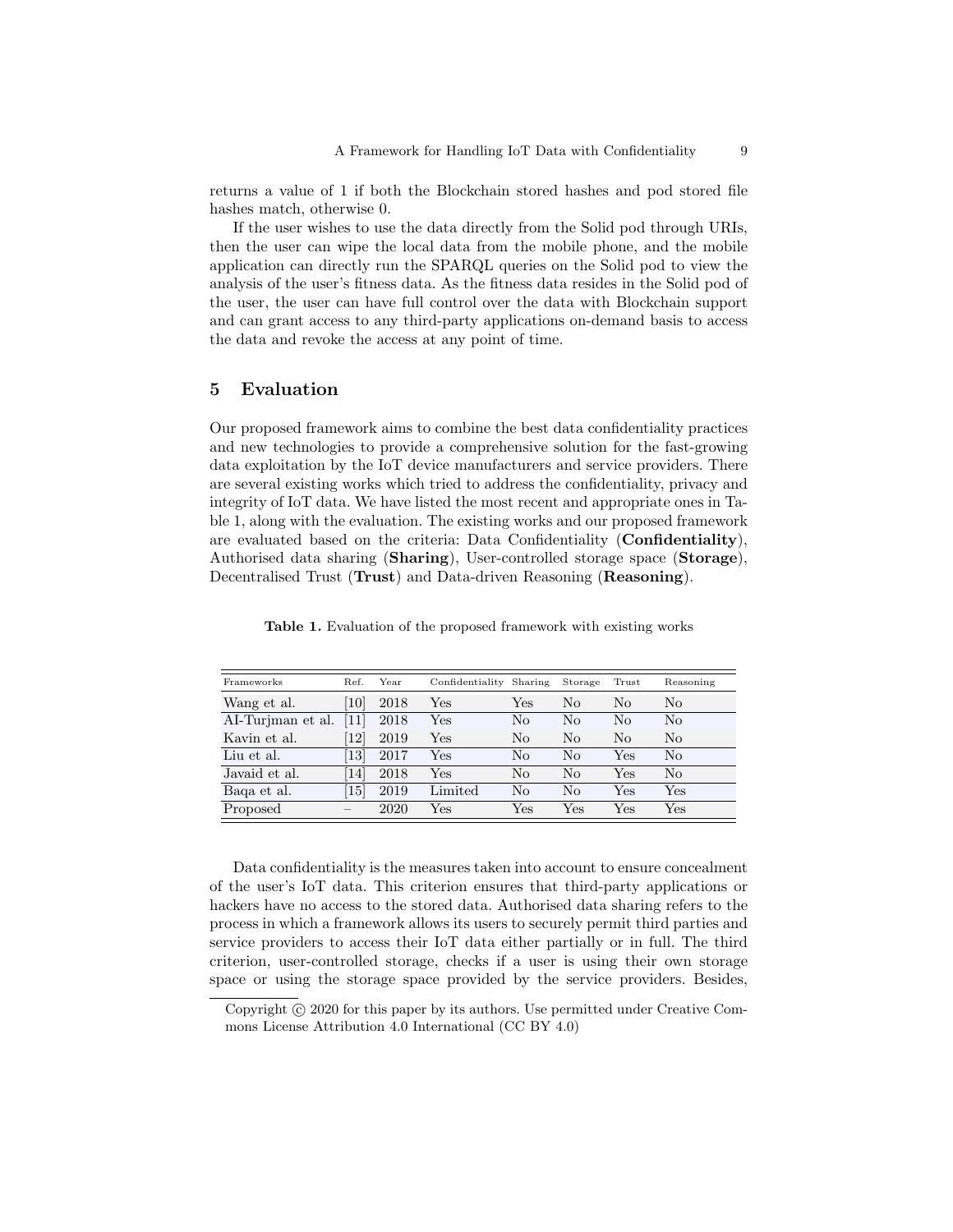decentralised trust makes sure the data is not altered or manipulated at the time of being stored. Introducing a central authority for establishing trust could potentially jeopardise the goal of data confidentiality and accessibility; hence, the decentralised approach. Blockchain is a suitable technology that assures trust in a decentralised environment. Finally, the last criterion, data-driven reasoning, allows both the humans and computer to interpret a piece of data and understand the meaning better. Linked Data can potentially aid data-driven reasonings in the digital world.

### 6 Conclusion and Future Work

There is no denying that IoT devices have the potential to improve our living. However, the data that they generate are often sensitive and can pose a threat should the device manufacturers and service providers decide to exploit it. With the growing demand for these devices, the amount of generated data will be enormous in volume in the future requiring immediate attention. Most of the existing works focused on the threats arising from external sources, but the literature on the internal threats are minimal. This paper presented a comprehensive framework for the confidential handling of IoT data with Blockchain support. Implementation and testing of this framework in the Fitness domain showed us the proposal works as intended. Also, it proves that the proposed framework has the potential to bring a considerable change in the IoT industry. As our future work, we are going to implement our framework in different IoT domains to test its robustness and prove the adaptability to a broader range of products.

## References

- 1. S. O'Dea, "IoT device installed base worldwide 2009-2020", Statista, Feb 2020
- 2. E. Estopace, "IDC forecasts connected IoT devices to generate 79.4 ZB of data in 2025", FutureIoT, June 2019
- 3. D. Berreby, "Click to agree with what? No one reads terms of service, studies confirm", The Guardian, March 2017
- 4. K. L. Lueth, "IoT Platform Companies Landscape 2019/2020: 620 IoT Platforms globally", IoT Analytics, Dec 2019
- 5. A. Sambra et al. "Solid: A Platform for Decentralized Social Applications Based on Linked Data", Technical Report, MIT CSAIL & Qatar CRI
- 6. E. Mansour et al., "A Demonstration of the Solid Platform for Social Web Applications", in proceedings of the 25th International Conference Companion on World Wide Web, pp. 223–226, Montreal, Canada, April 2016.
- 7. V. Hassija et al., "A Survey on IoT Security: Application Areas, Security Threats, and Solution Architectures", IEEE Access. 7, 82721–82743, 2019

Copyright  $\odot$  2020 for this paper by its authors. Use permitted under Creative Commons License Attribution 4.0 International (CC BY 4.0)